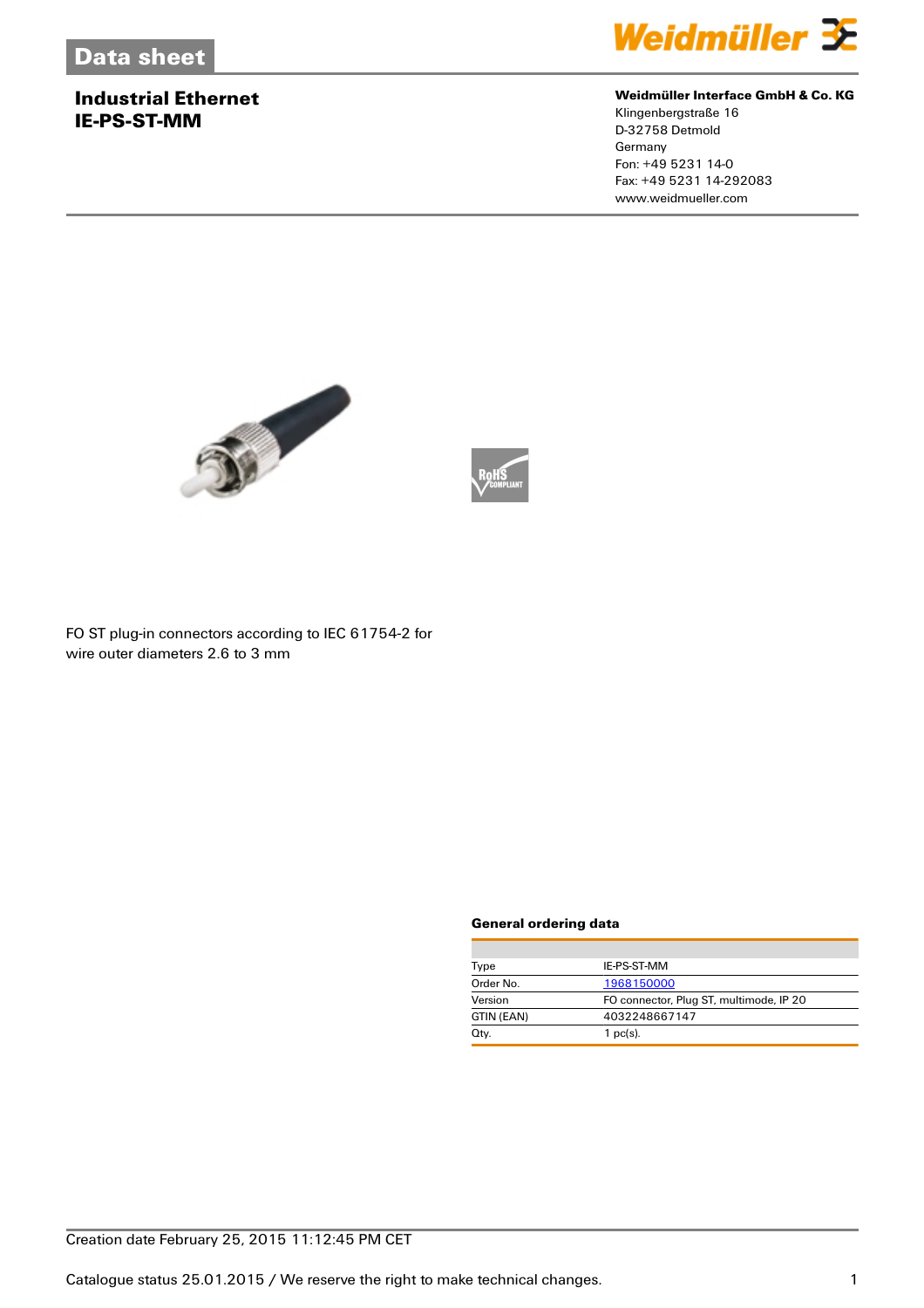## **Industrial Ethernet IE-PS-ST-MM**

# **Technical data**



#### **Weidmüller Interface GmbH & Co. KG**

Klingenbergstraße 16 D-32758 Detmold Germany Fon: +49 5231 14-0 Fax: +49 5231 14-292083

| <b>Dimensions and weights</b>      |                            |                            |                    |
|------------------------------------|----------------------------|----------------------------|--------------------|
|                                    |                            |                            |                    |
| Net weight                         | 6 <sub>g</sub>             |                            |                    |
| <b>Temperatures</b>                |                            |                            |                    |
|                                    |                            |                            |                    |
| Operating temperature              | -20 °C80 °C                | Storage temperature        | -40 °C90 °C        |
| Installation temperature           |                            |                            |                    |
| <b>Downloads</b>                   |                            |                            |                    |
|                                    |                            |                            |                    |
| <b>GOST Approval</b>               | POCC<br>DE.ME25.B01411.pdf |                            |                    |
| <b>General data</b>                |                            |                            |                    |
|                                    |                            |                            |                    |
| Bending protection sleeve material | <b>TPE</b>                 | Cable pull-out force, min. | 100N               |
| Connection 1                       | <b>ST</b>                  | Connection 2               | Crimp              |
| Crimp barrel material              | Copper, nickel-plated      | Description of article     | Plug ST, multimode |
| Dust protection cap material       | <b>TPE</b>                 | Fibre type                 | Multimode          |
| Housing main material              | Zinc diecast               | Insertion loss             | $\leq$ 0.4 dB      |
| Plugging cycles                    | 1000                       | Protection degree          | <b>IP 20</b>       |
| Return loss (attenuation)          | $\geq 30$ dB               | Sheath diameter, max.      | 3 mm               |
| Sheath diameter, min.              | $2.8$ mm                   |                            |                    |
| <b>Standards</b>                   |                            |                            |                    |
| Connector standard                 | IEC 61754-2                |                            |                    |
| <b>Classifications</b>             |                            |                            |                    |
|                                    |                            |                            |                    |
| <b>ETIM 3.0</b>                    | EC001121                   | <b>ETIM 4.0</b>            | EC001121           |
| <b>ETIM 5.0</b>                    | EC001121                   | <b>ETIM 6.0</b>            | EC001121           |
| <b>UNSPSC</b>                      | 30-21-18-10                | eClass 5.1                 | 27-26-07-08        |
| eClass 6.2                         | 27-06-91-90                | eClass 7.1                 | 27-25-05-04        |
| <b>Approvals</b>                   |                            |                            |                    |
|                                    |                            |                            |                    |
| Approvals                          |                            |                            |                    |

ROHS Conform